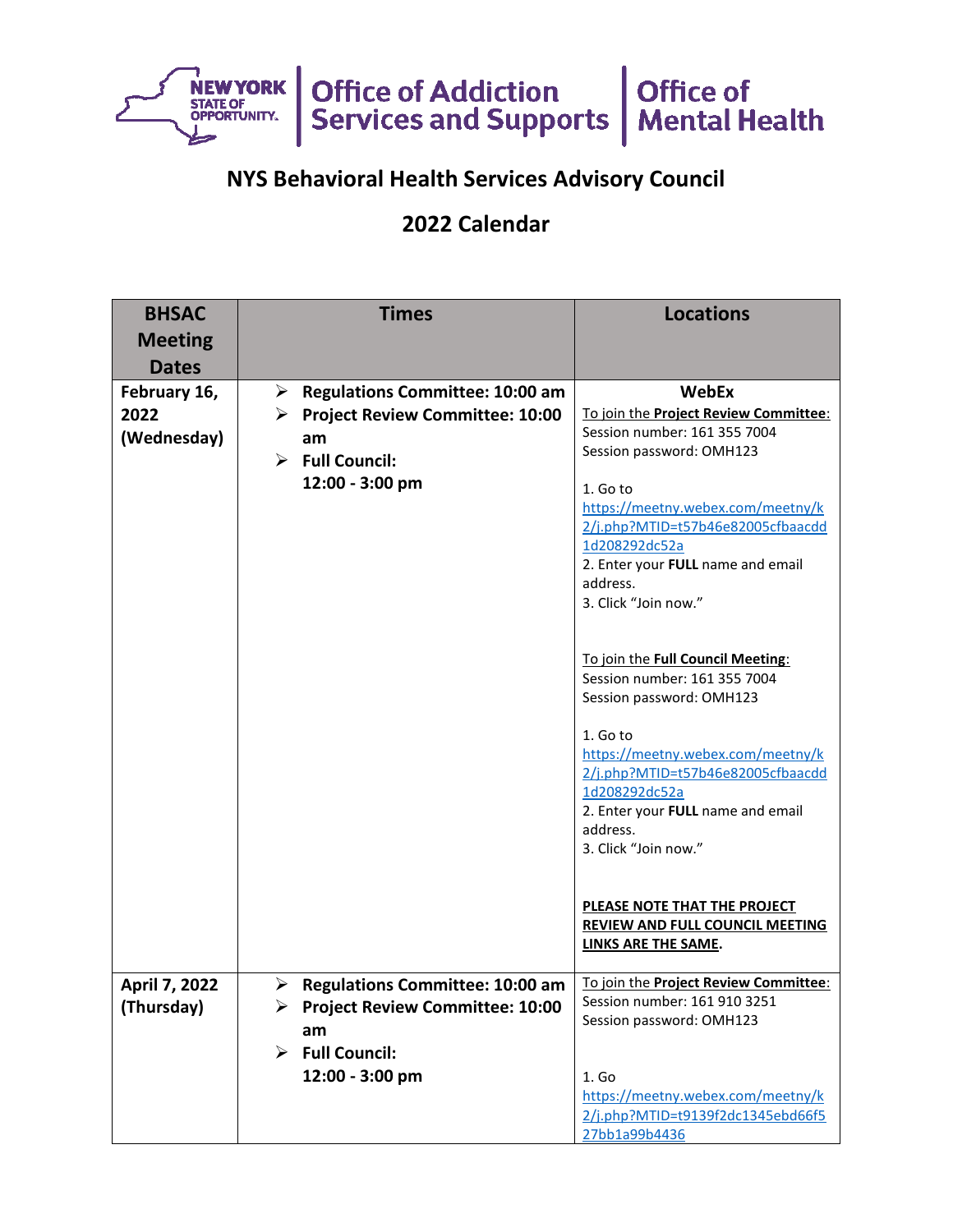|                                     |                                                                                                                                             | 2. Enter your FULL name and email<br>address.<br>3. Click "Join now."<br>To join the Regulations Committee:<br>Session number: 161 811 9232<br>Session password: OMH123<br>1. Go to<br>https://meetny.webex.com/meetny/j.<br>php?MTID=m7522ebabf51c591e2f122<br>1e0c1603a25<br>2. Enter your FULL name and email<br>address.<br>3. Click "Join now."<br><b>OR</b><br>Call +1-518-549-0500 and enter the<br>access code: 161 189 7208                                                                                                                                |
|-------------------------------------|---------------------------------------------------------------------------------------------------------------------------------------------|---------------------------------------------------------------------------------------------------------------------------------------------------------------------------------------------------------------------------------------------------------------------------------------------------------------------------------------------------------------------------------------------------------------------------------------------------------------------------------------------------------------------------------------------------------------------|
| June 16, 2022<br>(Thursday)         | <b>Regulations Committee: 10:00 am</b><br>➤<br>▶ Project Review Committee: 10:00<br>am<br>$\triangleright$ Full Council:<br>12:00 - 3:00 pm | <b>OMH Meeting Locations:</b><br>Albany<br>44 Holland Avenue<br>Albany, NY 1229<br>PRC/Full Council: 8 <sup>th</sup> Floor<br>$\bullet$<br>Conference Room<br>Regs Committee:<br>Commissioner's<br>Conference Room<br><b>NYC Field Office</b><br>330 Fifth Avenue – 9th Floor<br>New York, NY 10001<br>PRC/Full Council:<br>Conference Room A<br>Regs Committee:<br>$\bullet$<br>Conference Room C<br><b>Rochester Psychiatric Center</b><br>1111 Elmwood Ave<br>Rochester, NY 14620<br>PRC/Full Council: Room<br>A317<br>Regs Committee: Room<br>$\bullet$<br>A301 |
| September<br>22, 2022<br>(Thursday) | $\triangleright$ Regulations Committee: 10:00 am<br>▶ Project Review Committee: 10:00<br>am<br>$\triangleright$ Full Council:               | <b>TBD</b>                                                                                                                                                                                                                                                                                                                                                                                                                                                                                                                                                          |